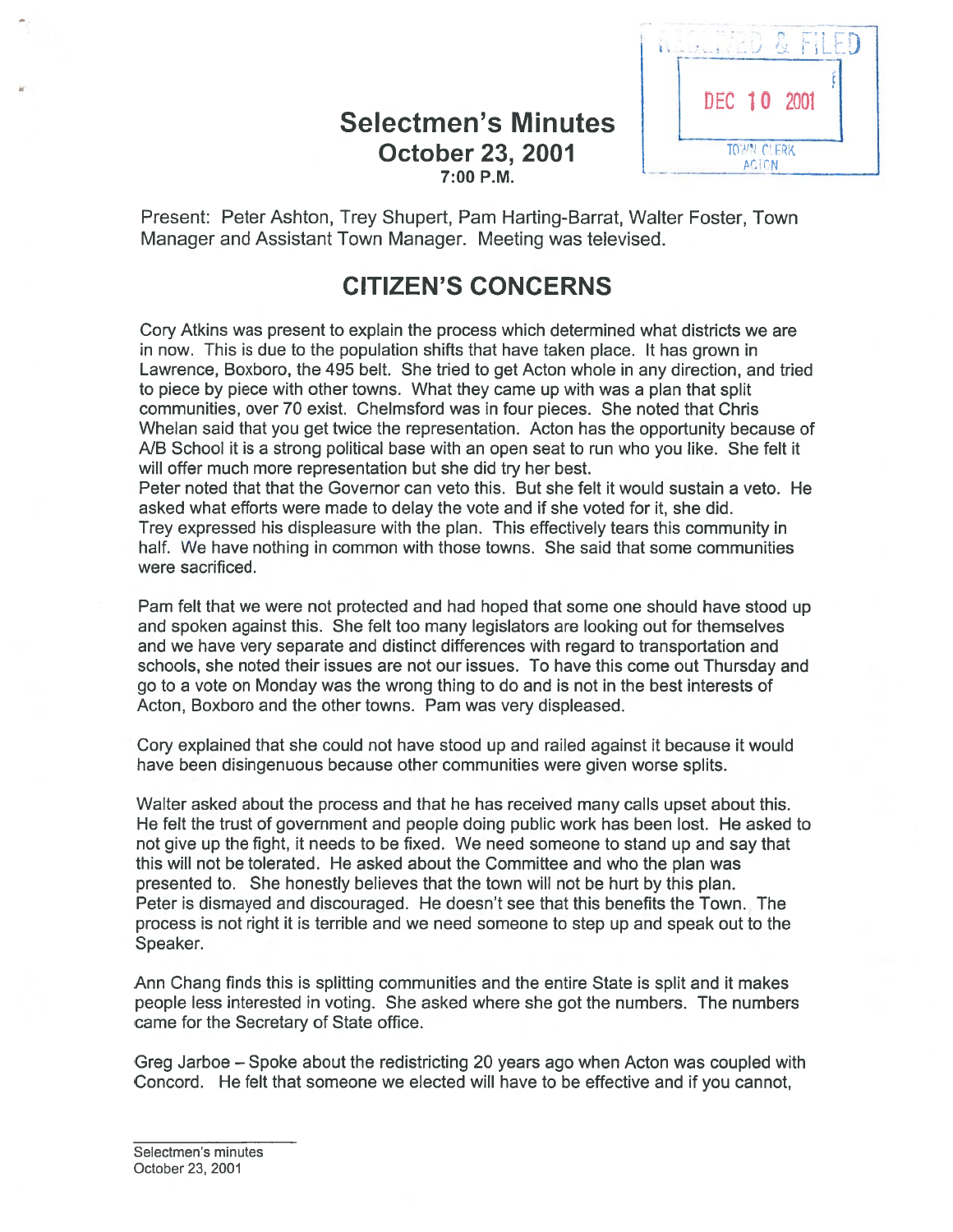you need to fight the fight even if we lose. He spoke about the cost of running for office. You will need to have money to run and will limit the candidates.

Pam asked if she made the proposal to split off some of Concord's precincts and she said no.

Mike Scanlon — He encouraged the Selectmen to look at the avenues for class action suit, make it public. The leadership of the house should take this to the Governor and let her know we want it vetoed. He felt that Cory should have voted no.

Trey spoke about the money issues for elections, and she said they did not solve that problem and made it worse.

Bob Ferra — He agreed with Mike Scanlon and was upse<sup>t</sup> that it was voted so quickly.

# PUBLIC HEARINGS & APPOINTMENTS

PLANNING BOARD OVERSIGHT MEETING — Chairman HaIm spoke about their work on the Kelly's corner articles that where chosen not to go forward. Roland wants to recodify the bylaw. They are looking at rules and regulations that would reduce water needs in landscaping, and will speak to the Water District. They have been approached about lighting and noise issues. Looking at reducing lots with wetlands first. Non conforming uses and the Board of Appeals issue with them, and how to minimize those issues. He feels that they will be looking at these issues in the coming year.

Peter noted the goals and said they were admirable. Peter wanted to be sure that they were presen<sup>t</sup> at the next 2020 meeting.

Pam noted that they have <sup>a</sup> busy schedules. She asked about the impact of the Sept. tragedies and what they are seeing for growth. Pat said it has been very quite since the summer. They are down from <sup>a</sup> year ago. He suspects it is driven by the economy. He noted that they need to address traffic and transportation now that it is slower.

Ken Siga-Hughes — Wanted to make sure it is clear from their point of view that they are waiting for the direction from the Board of Selectmen to move on the Kelly's corner re zoning. Walter recommend that the Planning Board move forward on these articles.

TOWN CLERK INTERVIEW — MS. LOBEL — The Board interviewed Ms. Lobel for the position of Town Clerk. They indicated that they had additional interviews to conduct but would ge<sup>t</sup> back to her in the near future.

SITE PLAN 366 — ASSISTED LIVING CONTINUATION OF SITE PLAN **MODIFICATION** TREY SHUPERT - To approve the withdrawal of Site plan modification — PAM HARTING-BARRAT. Second. UNANIMOUS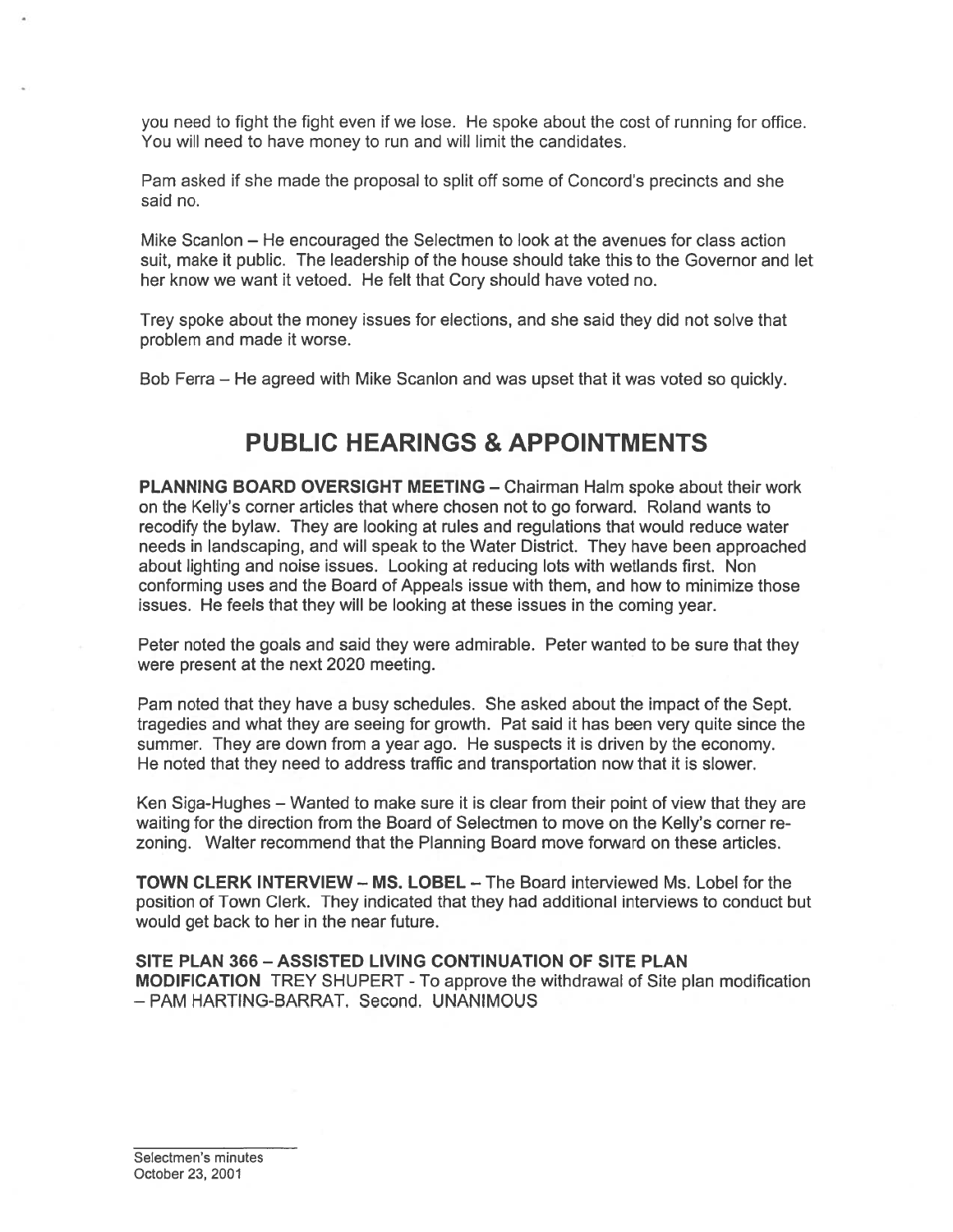# SELECTMEN'S BUSINESS

ALG DISCUSSION FY03 — Peter spoke about the ALG Plan and noted we have to discuss where we stand. Baring unforeseen circumstances we ask staff that at all costs that we would like the budget pared back and live within the Prop 2  $\frac{1}{2}$ .

#### BOARD OF SELECTMEN'S MEETING NIGHTS

Peter spoke about moving from Tuesdays to Monday in order to view the Fin Com meetings. It will also free up some members for work travel.

Pam felt that preparing for the meeting would pu<sup>t</sup> us at <sup>a</sup> slight disadvantage. Walter had no objection to move to Monday. Trey would like to go to Monday meetings. Don felt that Monday will be fine excep<sup>t</sup> for possible preparation. Trey asked the Town Manager go over the calendar and look at it next meeting.

STREET SIGN INSTALLATION - 820 Main Street- TREY SHUPERT — Approve the sign reques<sup>t</sup> 820 Main Street for caution hidden drive — PAM—HARTING BARRAT — second. Unanimous Vote.

#### OTHER BUSINESS

Trey spoke about Chuck Olmstead and the Private way plowing request. Trey asked the Town Manager call him. Peter noted he has spoken with Mr. Olmstead and has handled this issue.

# CONSENT AGENDA

TREY SHUPERT - Moved to approve. — PAM HARTING—BARRAT. Second. UNANIMOUS VOTE.

### TOWN MANAGER'S REPORT

They have <sup>a</sup> signed four year highway contract

They are still working with the other unions. They finished arguments with Fire yesterday. ALG process and semi commitment we have no idea where our labor will be in the next 60-90 days. Unlike highway, the police cannot strike. We are required to suppor<sup>t</sup> the decision affirmatively and speak affirmatively at Town Meeting. That will be an obligation on our part.

### EXECUTIVE SESSION

PAM HARTING-BARRAT — Moved to go into Executive Session to discuss litigation PETER ASHTON - SECOND. The Board will only return to open session to adjourn<br>Roll Call taken by the Clerk, All Ayes.<br>(i)  $\left[\begin{matrix} 1 & 0 & 0 \\ 0 & 1 & 0 \\ 0 & 0 & 0 \end{matrix}\right]$ Roll Call taken by the Clerk, All Ayes.

Christine Joyde ( L. Clerk )<br>Recording Clerk ( ۱۵۰۲–۱۵۰۲) **Recording Clerk** 

Date

Selectmen's minutes October 23, 2001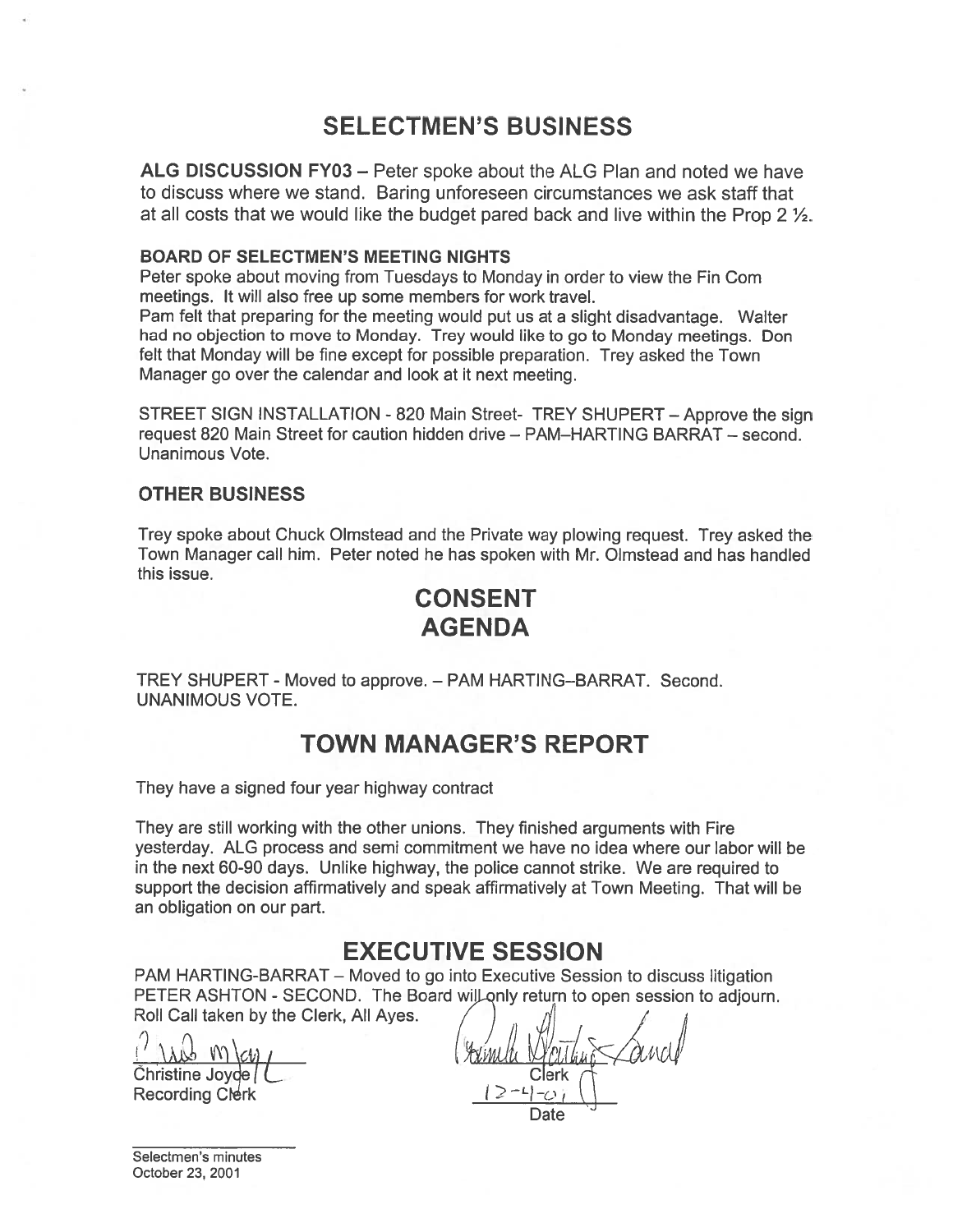October 19, 2001

TO: Board of Selectmen

FROM: Peter Ashton, Chairman

SUBJECT: Selectmen's Report

### October 23, 2001 PLEASE NOTE THAT THE MEETING BEGINS AT 7:00 P.M.

### I. CITIZEN'S CONCERNS

### II. PUBLIC HEARINGS & APPOINTMENTS

- 1. 7:05 PLANNING BOARD OVERSIGHT MEETING
- 2. 7:35 TOWN CLERK INTERVIEW Ms. Lobel will be present.
- 3. 9:15 SITE PLAN #366 ASSISTED LIVING CONTINUATION OF A SITE PLAN MODIFICATION.
- III. SELECTMEN'S BUSINESS
- 4. ALG DISCUSSION FY03 BUDGET
- 5. BOARD OF SELECTMEN MEETiNG NIGHTS

6. STREET SIGN INSTALLATION — Enclosed please find <sup>a</sup> memo from staff regarding <sup>a</sup> reques<sup>t</sup> for signage at 820 Main Street.

7. OTHER BUSINESS

### IV CONSENT AGENDA

8. APPROVE MINUTES – Enclosed please find minutes of the August 14, September 11 and 25 and October 9th for your approval.

9. DONATION — Enclosed please find <sup>a</sup> reques<sup>t</sup> for acceptance of "Greens" from Dean Charter for Board Action.

### V. TOWN MANAGER'S REPORT

### VI EXECUTIVE SESSION

An Executive Session will be required

ADDITIONAL INFORMATION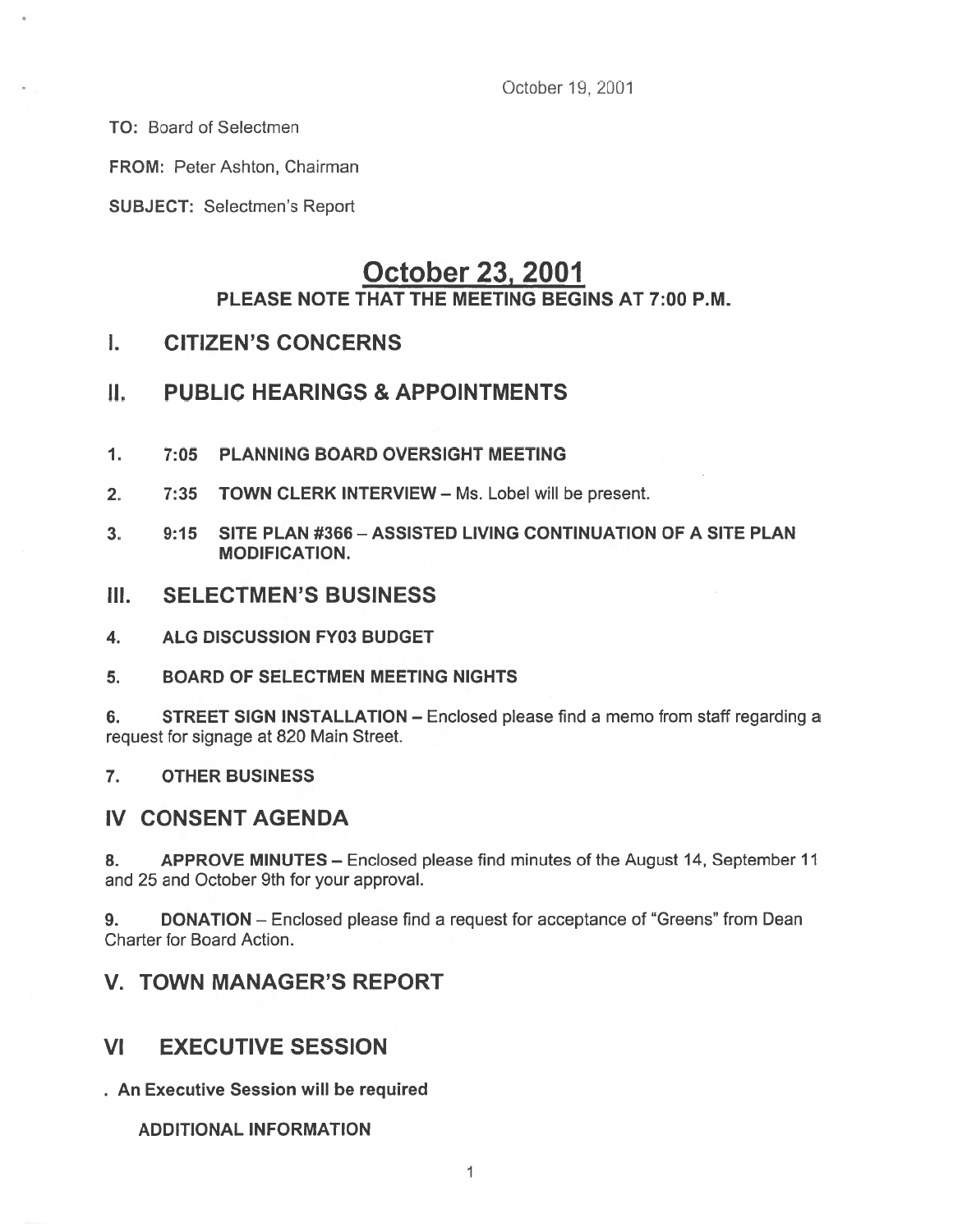Enclosed please find additional correspondence that is strictly informational and requires no Board action.

#### FUTURE AGENDAS

To facilitate scheduling for interested parties, the following items are scheduled for discussion on future agendas. This IS NOT <sup>a</sup> complete Agenda. Mtgs. Begin at 7:00 P.M.

Nov. 6 Nov. 20

Dec. 4

Dec 18

#### GOALS 2001 -2002

- 1. Resolution of on-going Labor Negotiations (Peter/Trey)
- 2. Improve Communication with Town Boards (Peter)
- 3. Towne Building Reuse (Walter/Dore')
- 4. ALG process be used for purpose of Budget Planning for FY '02 (Peter/Trey)
- 5 Residential and Commercial Growth (Walter/Trey/Pam)
- 6. Open Space and Recreation Plan (Peter/Walter)
- 7. Health Insurance Trust Agreement (Peter)
- 8. HDC Bylaw Review (Dore'/Peter)
- 9. Decision on Pentamation Accounting System (Dore'/Pam)
- 10. Process Planning for "Life after NESWC" (Pam)

#### FY 2000 GOALS carried forward

- 11. Public Safety Facility (Dore'/Trey)
- 12. Determine future of Vallencourt House 17 Woodbury Lane.
- 13. Provide looking at salary levels in the organization, include liaison with Personnel Board (Trey /Peter)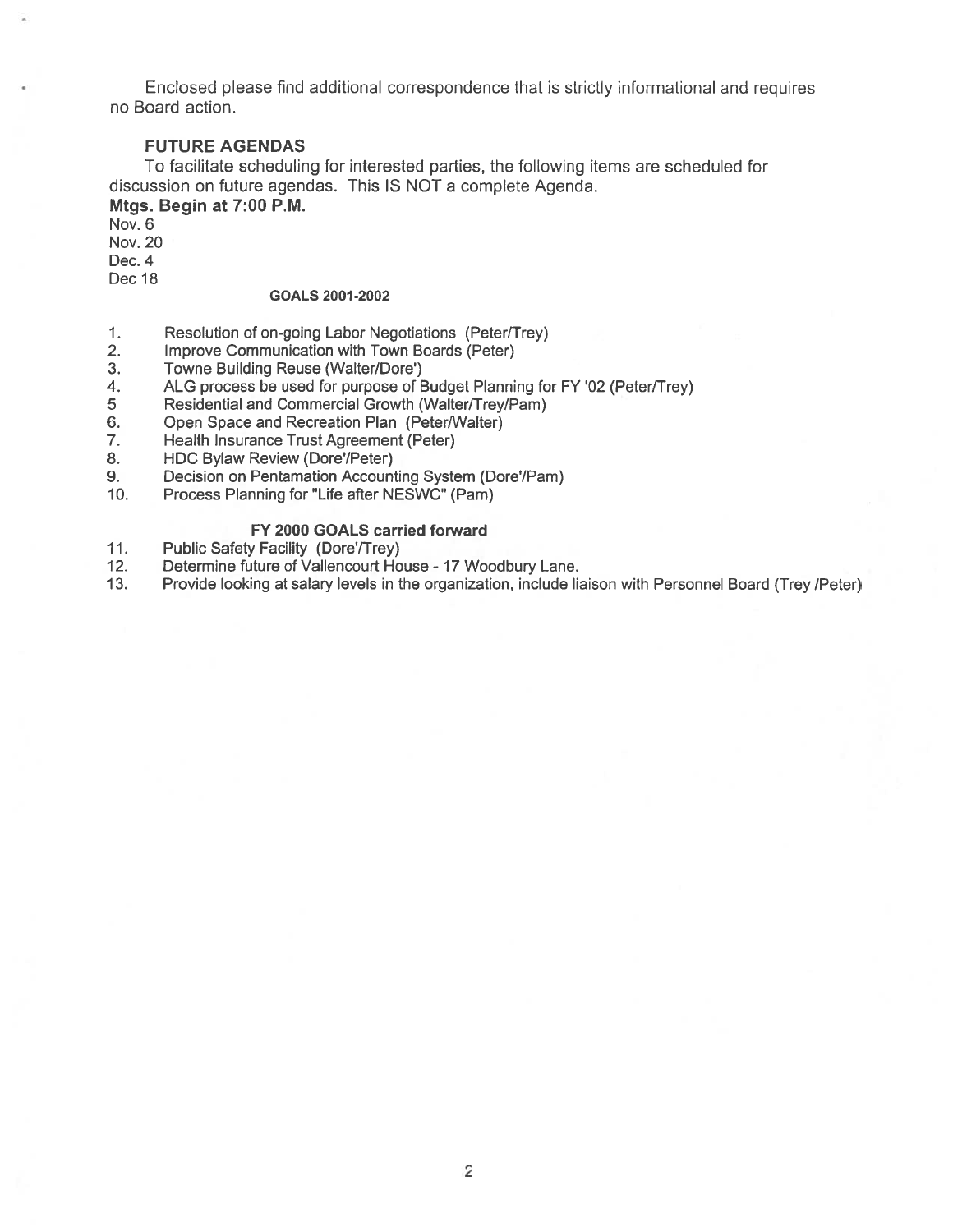# SPECIAL Selectmen's Minutes October 29, 2001 6:30 P.M.

The Meeting was called to order by the Chairman. Present: Peter Ashton, Trey Shupert, F. Dore' Hunter, Walter Foster, Town Manager and Assistant Town Manager. Meeting was not televised. Selectman Barrat arrived late.

# CITIZEN'S CONCERNS

None Noted

# PUBLIC HEARINGS & APPOINTMENTS

None Scheduled

# SELECTMEN'S BUSINESS

The Board had <sup>a</sup> brief discussion of the single article propose<sup>d</sup> for to nights Special Town Meeting

TREY SHUPERT — Moved to Recommend Article I as drafted. DORE' HUNTER — Second. UNANIMOUS VOTE.

### OTHER BUSINESS

Don Johnson

Recording Clerk

**Date**